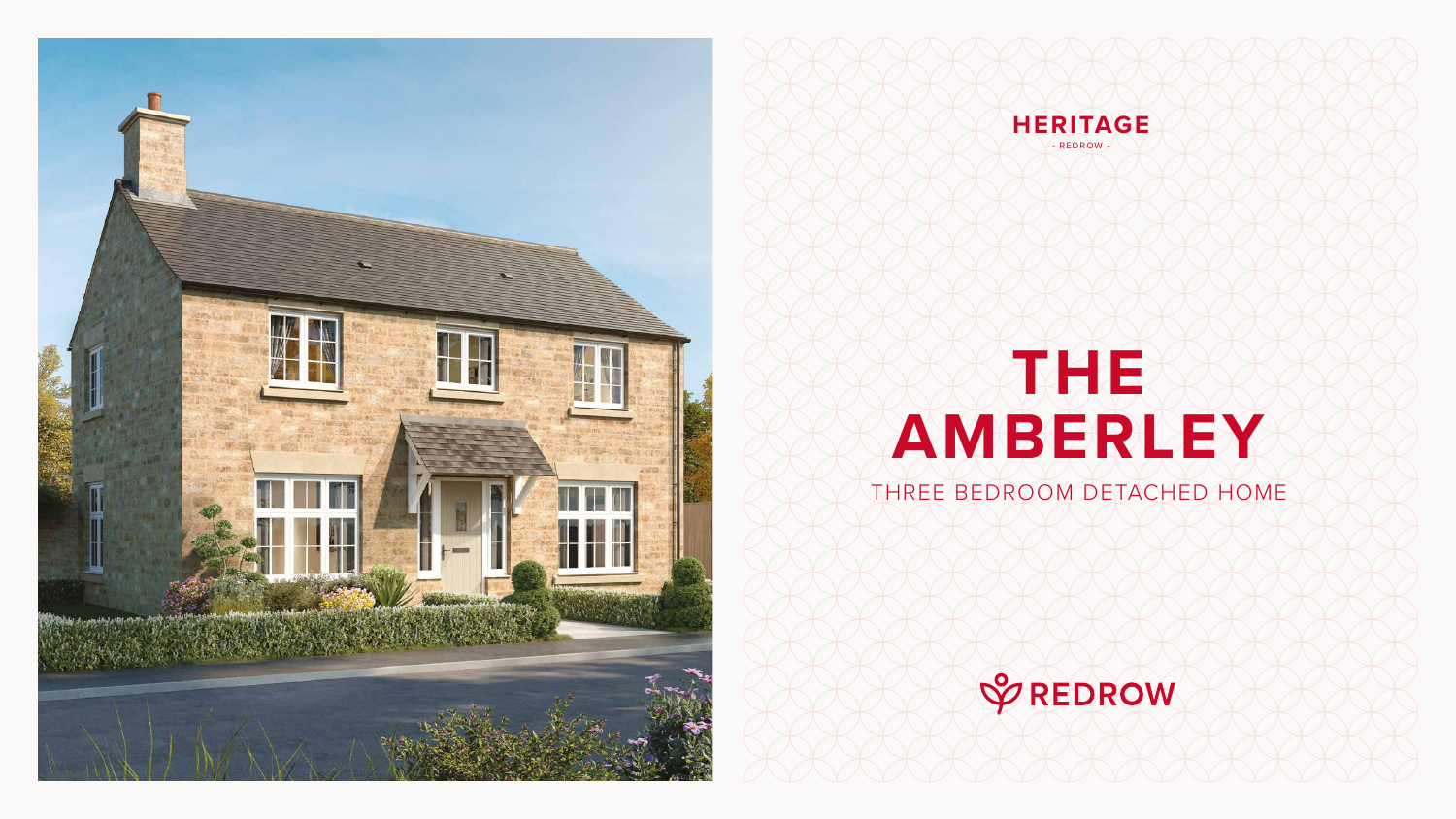## THE AMBERLEY **GROUND FLOOR**







**BOO** Hob **OV** Oven

**FF** Fridge/freezer

#### **KEY**

**TD** Tumble dryer space

Dimensions start **ST** Storage cupboard **WM** Washing machine space **DW** Dish washer space